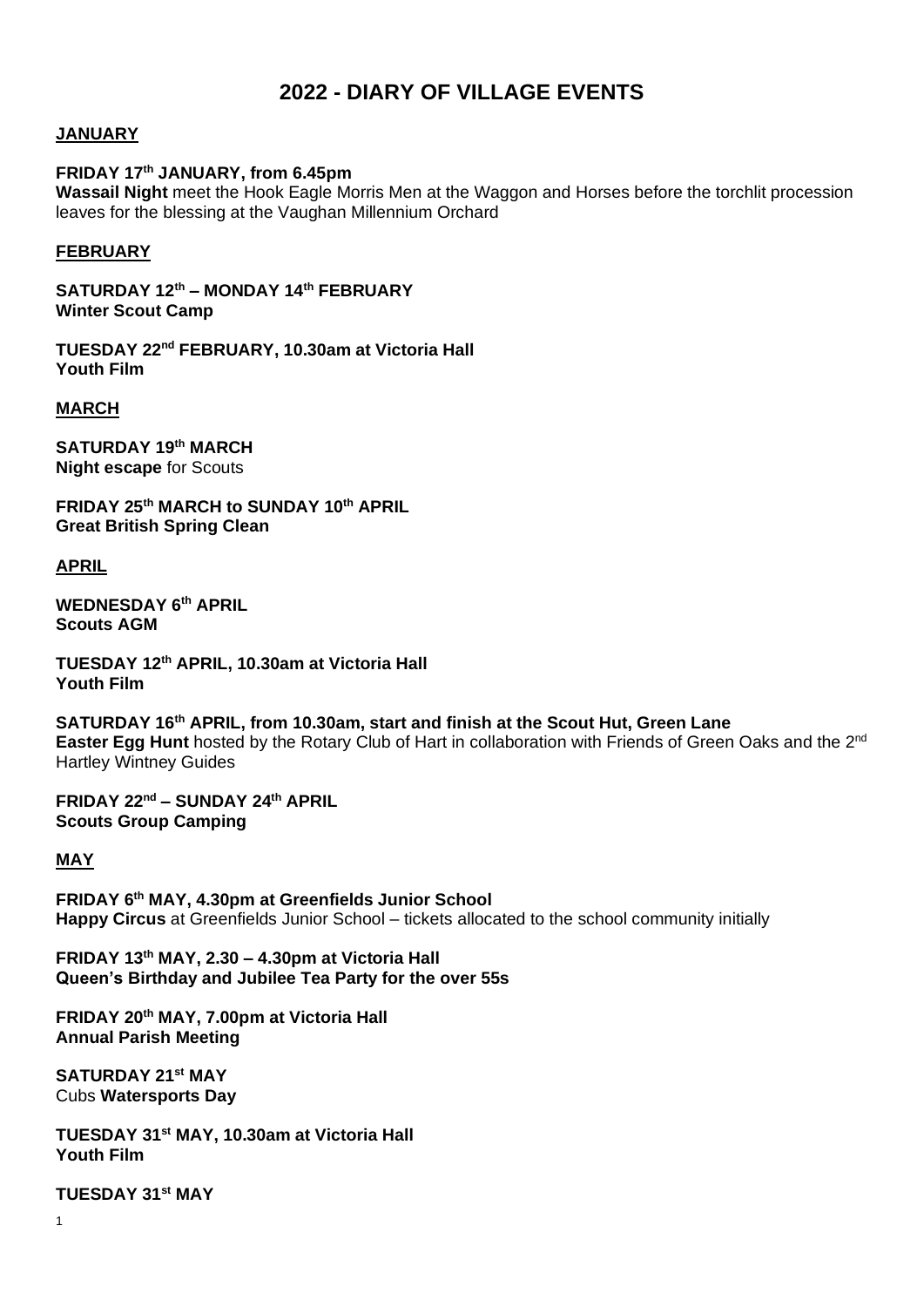The Forget Me Not Café will hold a **Jubilee themed tea party.**

# **JUNE**

# **THURSDAY 2nd TO SUNDAY 5th JUNE**

A variety of events and activities for the **Queen's Platinum Jubilee Celebrations** around the village

# **WEDNESDAY 8th JUNE, time tbc at Victoria Hall**

Nick Wallis, an author, plus radio/TV presenter, is coming to **talk about the Post Office Scandal**

# **SATURDAY 11 th JUNE**

The annual **Village Festival** organised by the Rotary Club of Hart - this year's theme is The Platinum Jubilee

# **JULY/AUGUST**

**FRIDAY 1st JULY, time tbc at Victoria Hall** Jodie Jackson, who played Madonna in the West End is doing an **extravaganza night**

# **FRIDAY 1st JULY or SATURDAY 2nd JULY, time tbc Green Oaks School Summer Fayre**

**FRIDAY 15th JULY**

The **Benefit Match vs Hampshire** will be on this date with other matches and events for that week beginning Sunday 10<sup>th</sup> July.

**SATURDAY 16th JULY** The **Cricket Club Summer Ball**

**FRIDAY 22nd – FRIDAY 29th JULY** Scouts and Guides **Swiss camping trip** in Kendersteg

# **TUESDAY 26 th JULY, 10.30am at Victoria Hall Youth Film**

**TUESDAY 30th AUGUST, 10.30am at Victoria Hall Youth Film**

**THROUGHOUT JULY AND AUGUST Youth Events Programme** A variety of activities for all ages is run throughout the summer holidays.

# **SEPTEMBER**

**TBC Community Awards/Live Music Event**

# **OCTOBER**

**SATURDAY 8th – SUNDAY 9 th OCTOBER**  Cubs **Archery Weekend**

**TBC Autumn Litter Pick**

**TUESDAY 25 th OCTOBER, 10.30am at Victoria Hall Youth Film**